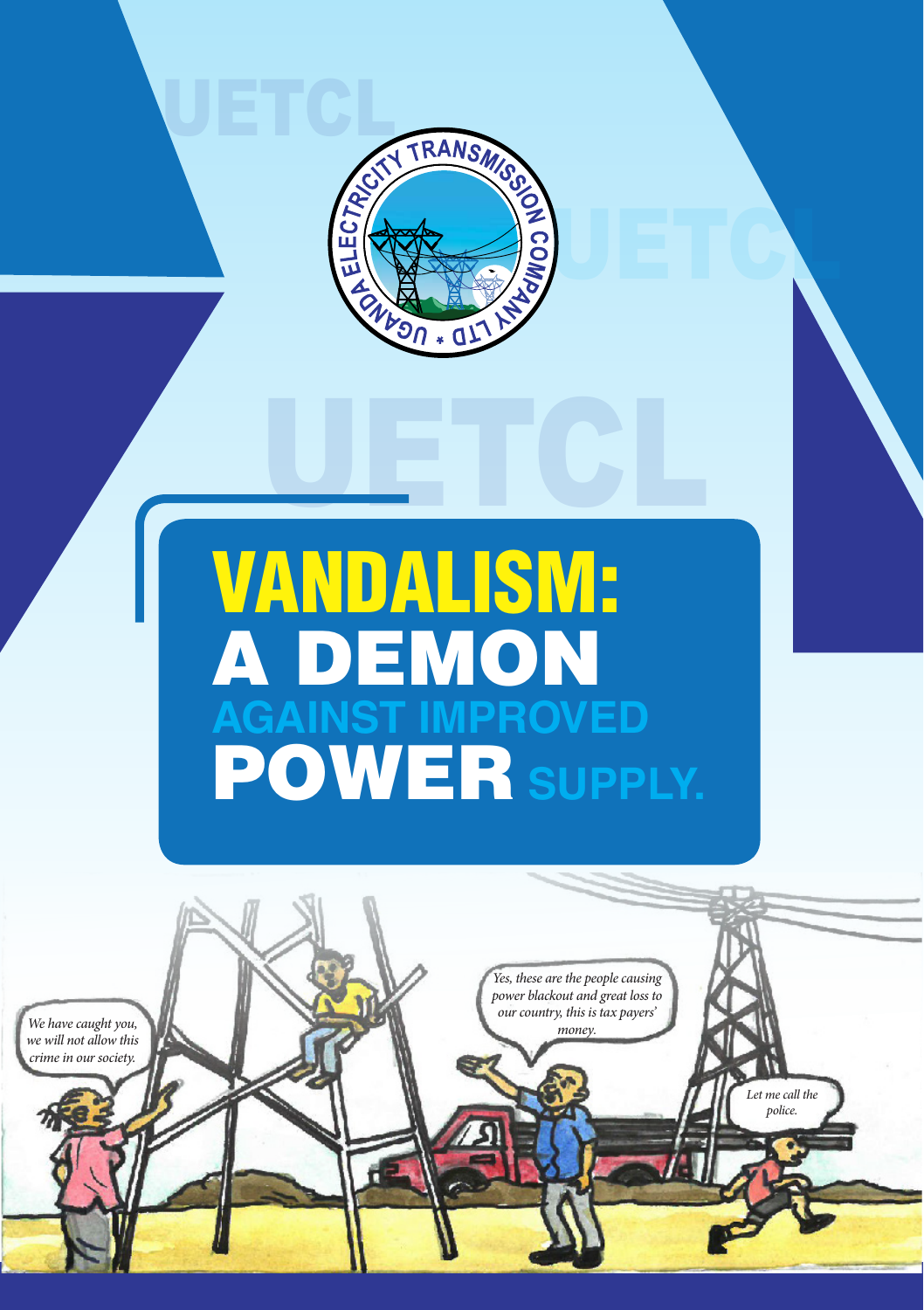#### **VANDALISM: A DEMON AGAINST IMPROVED POWER SUPPLY**

Electricity plays a vital role in the socio-economic development of any given country. In developing countries the Gross Domestic Product (GDP) and formal private sector employment are closely and positively correlated with increased supply and consumption of electricity.

The Uganda Electricity Transmission Company Limited (UETCL) is responsible for bulk purchase of electricity from the generating companies and selling the electricity in bulk to the distribution companies throughout Uganda. UETCL is also responsible for all exports and imports of electricity to Uganda and has obligation to provide a reliable, efficient and quality power supply.

In the face of the above fact, the electricity infrastructure installations have been a subject of attacks by vandals in developing countries and especially in Uganda.

UETCL has been faced with rampant vandalism along its transmission network causing a risk of power blackout in the country. The vandals steal tower angle bars, nuts, stay & earth wires and transformer oil and cables interrupting a reliable power supply to consumers.

The vice of vandalism not only has interrupted a reliable power supply but cost government and UETCL high maintenance costs to replace stolen parts. Government has also lost revenue from energy sales as a result of prolonged outage times.

> The most affected network is the transmission lines that traverses forest cover, swamps and in sugarcane plantations.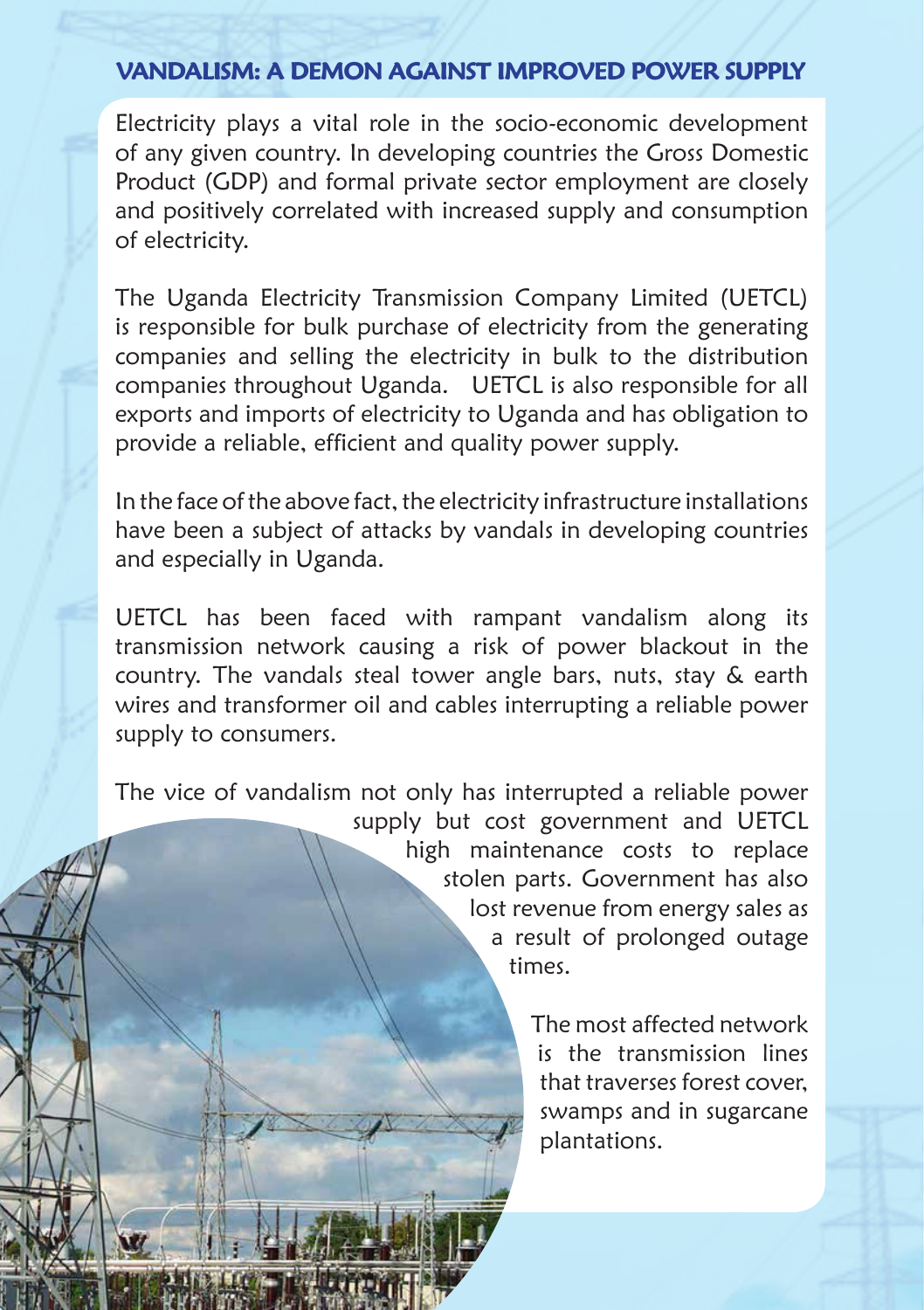#### **VANDALISM: A DEMON AGAINST IMPROVED POWER SUPPLY**

Vandalism has equally spread to the new transmission line projects being constructed across the country to improve capacity and reliable power supply and has been a setback to the completion of these important projects.

As a mitigation measure, UETCL has involved the security organisations/operatives and village local defence units to arrest the suspected vandals. The company has also adopted the community policing strategy to safeguard the transmission network from being vandalised. Public sensitisations with communities and through the media platforms about the dangers and impact of power line and substation vandalism to the economy have been conducted in various regions of the country.

There is a need for a concerted effort from all stakeholders to join hand with security organisation/ operatives to protect electricity installations in the country from being vandalised.

If every community is to benefit from a reliable and uninterrupted power supply for economic development, it is every citizen's duty to jealously guard and protect these national assets from being vandalised.

UETCL therefore calls upon every citizen to report any suspected vandals to the nearest security authority and safeguard these national assets from being vandalised to enable the company to transmit quality, reliable and efficient power supply for a steady social and economic development.

UETCL has put a big reward to any person that shall provide information that leads to the arrest and prosecution of suspected vandals in their communities.